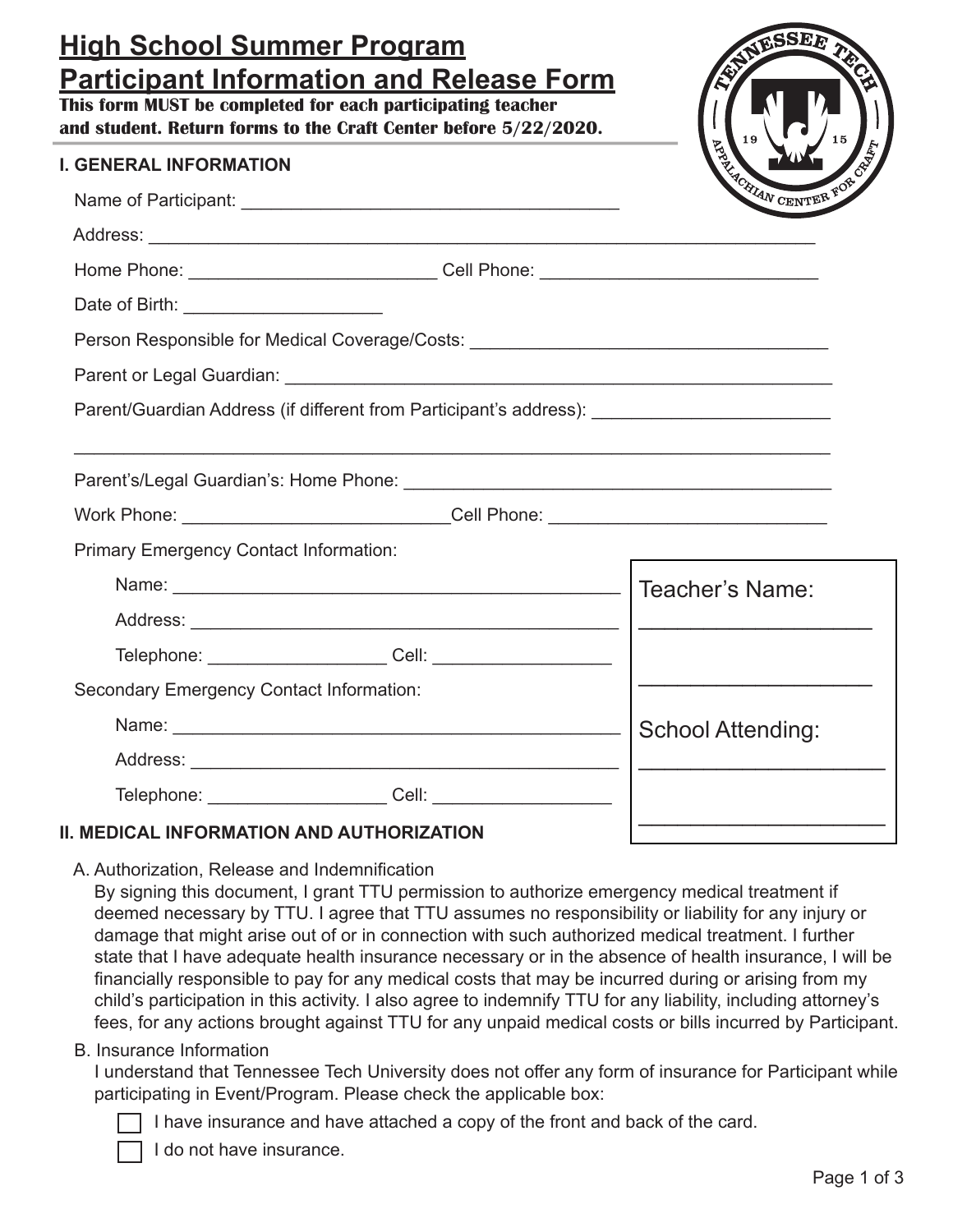- C. General Medical Information
	- a. Does participant have any medical conditions that you or your doctor feel would limit camp participation? The MO VES NO If yes, identify and explain:
	- b. Is participant currently taking medication that may interfere with ability to safely participate in Program? THES NO If yes, please indicate the medication and the condition being treated:
	- c. Does participant have a history of allergies or reactions to medications, insect stings, or plants? NO If yes, please explain:
	- d. Does participant have a history of, or currently suffer from, medical condition(s) with which we need to be aware? The SNS YES NO If yes, please explain:

e. Approximate date of last tetanus shot:  $\blacksquare$ 

f. Please describe any other conditions of which we should be aware.

III. DEPARTURE (not applicable to participants 18 years of age or over. Add your teacher if applicable)

At departure, my child may be released ONLY to the custody of the following people:

# **Minor participants will NOT be released to anyone other than individuals listed above.**

## IV. PERMISSION TO RESIDE IN TENNESSEE TECH HOUSING

I give permission for participant to reside in Tennessee Tech Housing for the duration of